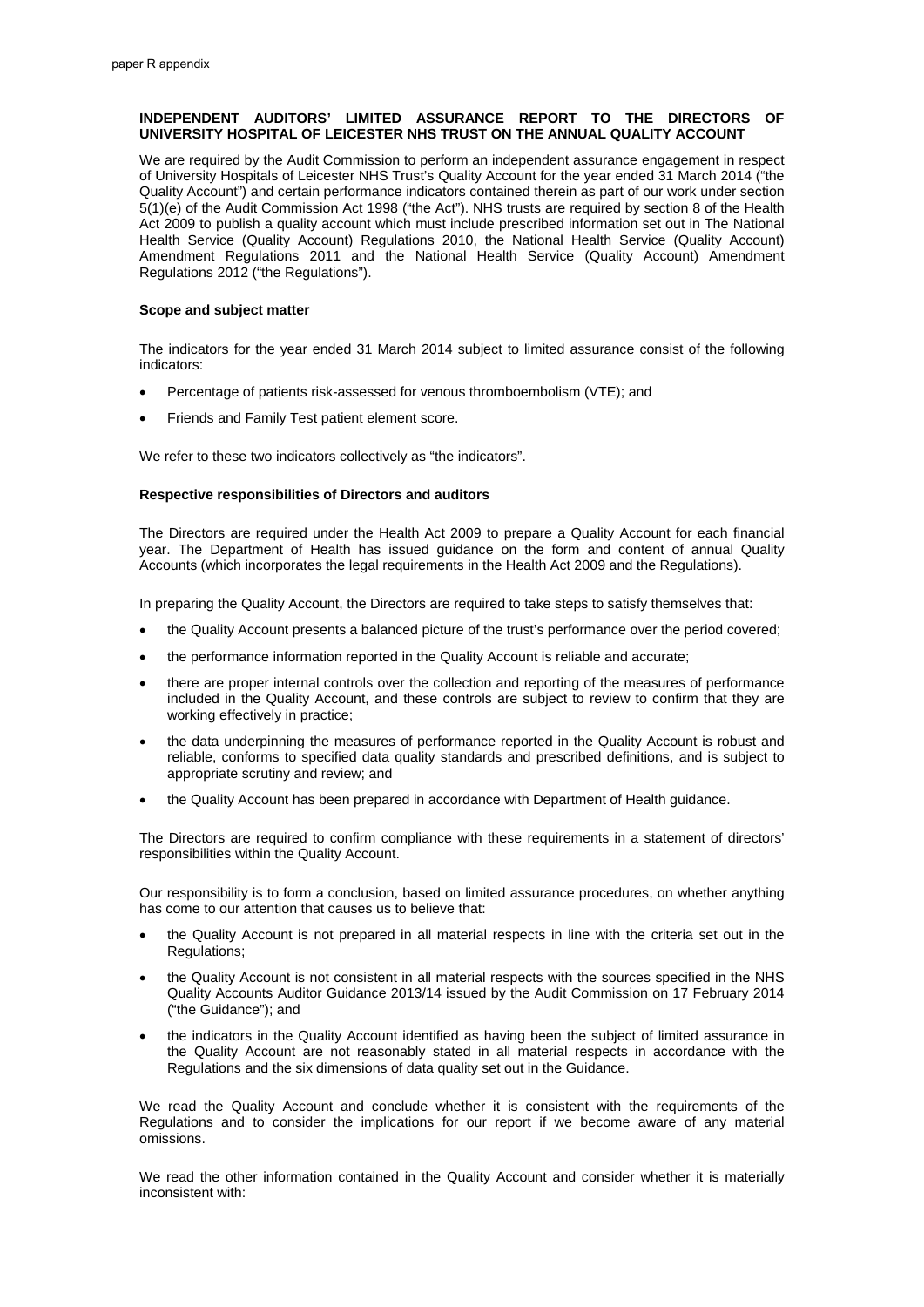- Board minutes for the period April 2013 to June 2014;
- papers relating to the Quality Account reported to the Board over the period April 2013 to June 2014;
- feedback from the Commissioners, NHS Leicester City CCG, East Leicestershire and Rutland CCG, and West Leicestershire CCG, dated June 2014;
- feedback from the Local Healthwatch dated 29 May 2014;
- the Trust's complaints report published under regulation 18 of the Local Authority, Social Services and NHS Complaints (England) Regulations 2009, dated July 2013;
- feedback from Leicester City Council Health and Wellbeing Scrutiny Commission dated 9 June 2014;
- the latest national patient survey dated 2013;
- the latest national staff survey dated February 2014;
- the Head of Internal Audit's annual opinion over the Trust's control environment dated May 2014;
- the annual governance statement dated 29 May 2014; and
- Care Quality Commission intelligent monitoring dated March 2014;

We consider the implications for our report if we become aware of any apparent misstatements or material inconsistencies with these documents (collectively the "documents"). Our responsibilities do not extend to any other information.

This report, including the conclusion, is made solely to the Board of Directors of University Hospitals of Leicester NHS Trust in accordance with Part II of the Audit Commission Act 1998 and for no other purpose, as set out in paragraph 45 of the Statement of Responsibilities of Auditors and Audited Bodies published by the Audit Commission in March 2010. We permit the disclosure of this report to enable the Board of Directors to demonstrate that they have discharged their governance responsibilities by commissioning an independent assurance report in connection with the indicators. To the fullest extent permissible by law, we do not accept or assume responsibility to anyone other than the Board of Directors as a body and University Hospitals of Leicester NHS Trust for our work or this report save where terms are expressly agreed and with our prior consent in writing.

### **Assurance work performed**

We conducted this limited assurance engagement under the terms of our appointment under the Audit Commission Act 1998 and in accordance with the Commission's Guidance. Our limited assurance procedures included:

- evaluating the design and implementation of the key processes and controls for managing and reporting the indicators;
- making enquiries of management;
- testing key management controls;
- analytical procedures;
- limited testing, on a selective basis, of the data used to calculate the indicator back to supporting documentation;
- comparing the content of the Quality Account to the requirements of the Regulations; and
- reading the documents.

A limited assurance engagement is narrower in scope than a reasonable assurance engagement. The nature, timing and extent of procedures for gathering sufficient appropriate evidence are deliberately limited relative to a reasonable assurance engagement.

## **Limitations**

Non-financial performance information is subject to more inherent limitations than financial information, given the characteristics of the subject matter and the methods used for determining such information.

The absence of a significant body of established practice on which to draw allows for the selection of different but acceptable measurement techniques which can result in materially different measurements